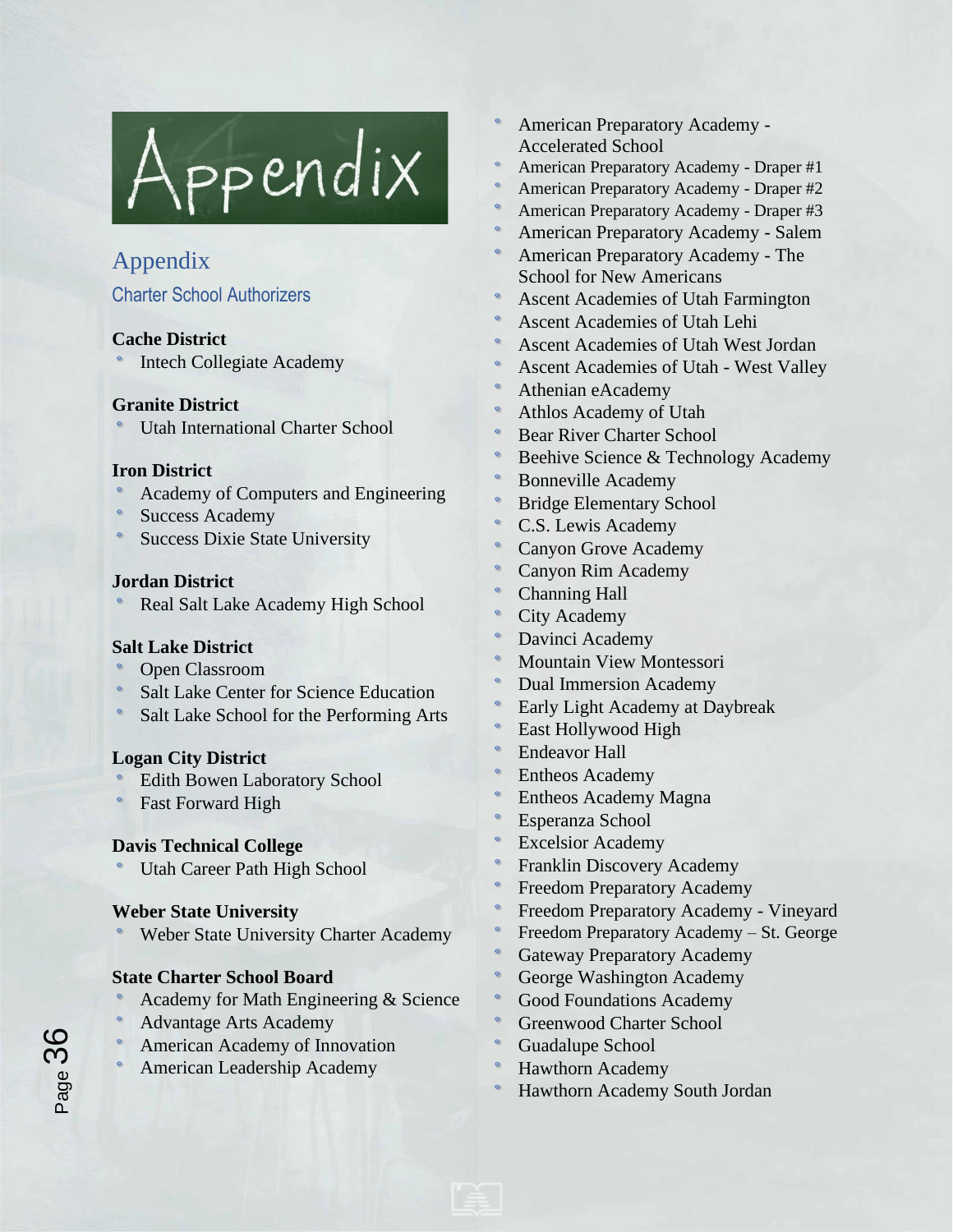- Highmark Charter School
- Ignite Entrepreneurship Academy
- Itineris Early College High
- Jefferson Academy
- John Hancock Charter School
- Karl G. Maeser Preparatory Academy
- Lakeview Academy
- Leadership Academy of Utah
- Leadership Learning Academy
- Leadership Learning Academy Ogden
- Legacy Preparatory Academy
- Lincoln Academy
- Lumen Scholar Institute
- Mana Academy Charter School
- Maria Montessori Academy
- Merit College Preparatory Academy
- Moab Charter School
- Monticello Academy
- Monticello Academy West Point
- Mountain Heights Academy
- Mountain Sunrise Academy
- Mountain West Montessori Academy
- Mountainville Academy
- Navigator Pointe Academy
- No. UT. Acad. for Math Engineering & Science (NUAMES)
- No. UT. Acad. of Math Engineering & Science - Ogden
- Noah Webster Academy
- North Davis Preparatory Academy
- North Star Academy
- Odyssey Charter School
- Ogden Preparatory Academy
- Pacific Heritage Academy
- Paradigm High School
- Pinnacle Canyon Academy
- Promontory School of Expeditionary Learning
- Providence Hall
- Quest Academy
- Ranches Academy
- Reagan Academy
- Renaissance Academy
- Rockwell Charter High School
- Roots Charter High School
- Salt Lake Arts Academy
- Scholar Academy
- Soldier Hollow Charter School
- Spectrum Academy
- Spectrum Academy Pleasant Grove
- St. George Academy
- Summit Academy
- Summit Academy Bluffdale
- Summit Academy Independence
- Summit Academy High School
- Syracuse Arts Academy
- Syracuse Arts Academy North
- Terra Academy
- The Center for Creativity Innovation and **Discovery**
- Thomas Edison
- Thomas Edison South
- Timpanogos Academy
- Treeside Charter School
- Utah Arts Academy
- Uintah River High
- Utah Connections Academy
- Utah County Academy of Science
- Utah Military Academy
- Utah Military Academy Camp Williams
- Utah Virtual Academy
- Valley Academy
- Vanguard Academy
- Venture Academy
- Vista School
- Voyage Academy
- Walden School of Liberal Arts
- Wallace Stegner Academy
- Wasatch Peak Academy
- Wasatch Waldorf Charter School
- Weilenmann School of Discovery
- Winter Sports School

# Distribution of Charter Schools by Utah State Board of Education District

#### **District 1**

Bear River Charter School

Page 37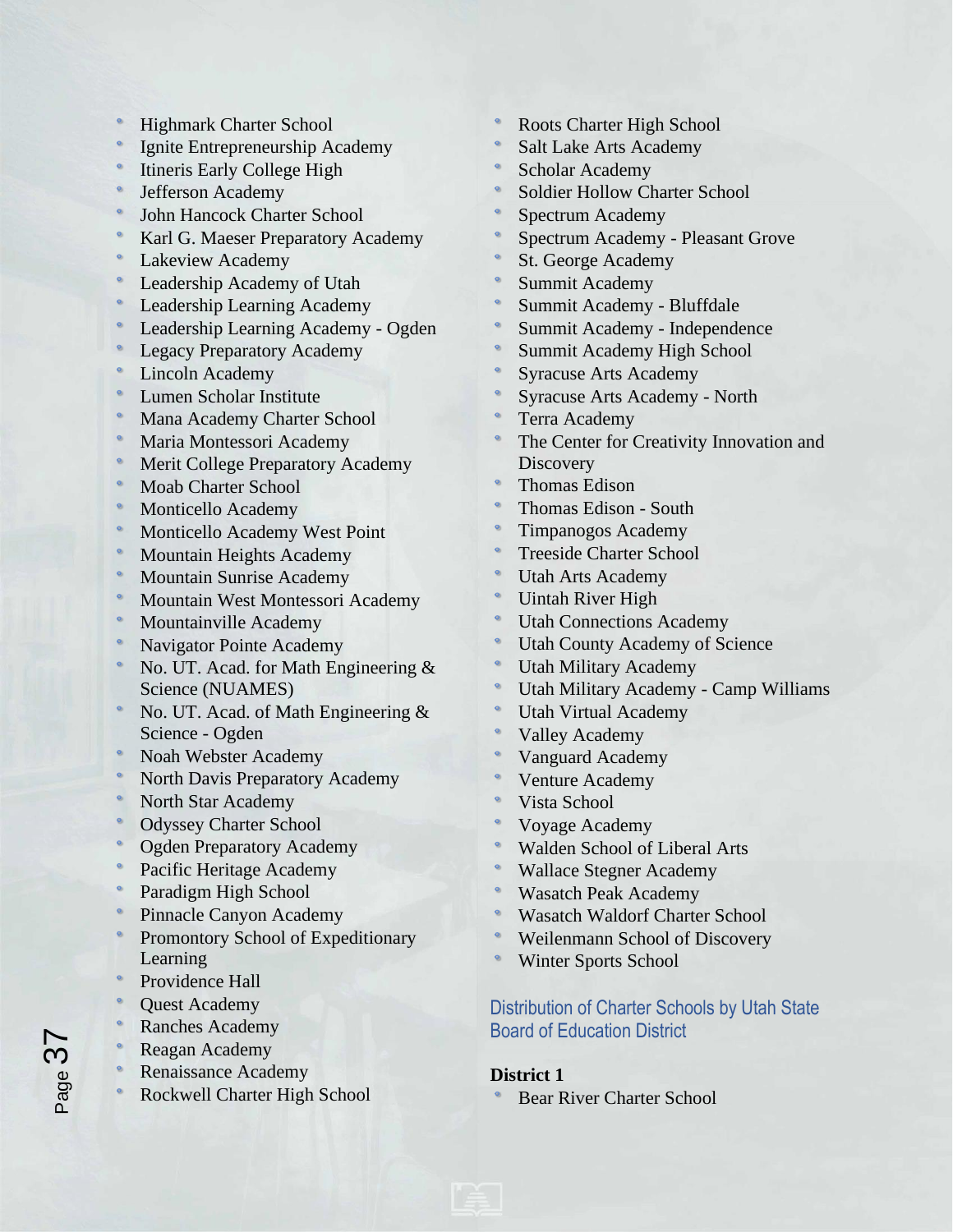- Center for Creativity, Innovation & **Discovery**
- Edith Bowen Laboratory School
- Fast Forward High School
- InTech Collegiate High School
- Promontory School of Expeditionary Learning
- Thomas Edison Charter Schools

#### **District 2**

- Bridge Elementary
- DaVinci Academy of Science and the Arts
- GreenWood
- Maria Montessori Academy
- Ogden Preparatory Academy
- Quest Academy
- Utah Mountain School
- Venture Academy
- Weber State University Charter Academy

#### **District 3**

- APA—The Accelerated School
- Bonneville Academy
- East Hollywood High School
- Endeavor Hall
- Entheos Academy—Magna
- Esperanza Elementary
- Excelsior Academy
- Mana Academy
- Monticello Academy
- Scholar Academy
- Vanguard Academy

#### **District 4**

- Good Foundations Academy
- High Mark Charter School
- Monticello-#2
- **NUAMES**
- Syracuse Arts Academy—Antelope Campus
- Syracuse Arts Academy—North Campus
- Utah Military Academy—Riverdale
- Voyage Academy

#### **District 5**

- Ascent Academies of Utah—Farmington
- Jefferson Academy
- Legacy Preparatory Academy
- Monticello Academy at West Point
- North Davis Preparatory Academy
- Pacific Heritage Academy
- Salt Lake Center for Science Education
- Spectrum Academy—NSL
- Utah Career Path High School
- Wallace Stegner Academy
- Wasatch Peak Academy

#### **District 6**

- Ascent Academies of Utah—West Jordan
- Entheos Academy—Kearns
- Navigator Pointe Academy
- Wallace Stegner-#2

#### **District 7**

- APA—School for New Americans
- City Academy
- Dual Immersion Academy
- Guadalupe School
- Leadership Learning Academy
- Leadership Learning Academy-Satellite #1
- Roots Charter High School
- Salt Lake Arts Academy
- Salt Lake School for the Performing Arts
- The Open Classroom
- Wasatch Waldorf Charter School
- Weilenmann School of Discovery
- Winter Sports School

#### **District 8**

- AMES
- Canyon Rim Academy
- Treeside Charter School
- Utah International Charter School

#### **District 9**

- Aristotle Academy
- Ascent Academy of Utah—Lehi
- Ascent Academy of Utah-Wildflower
- Canyon Grove Academy

Page 38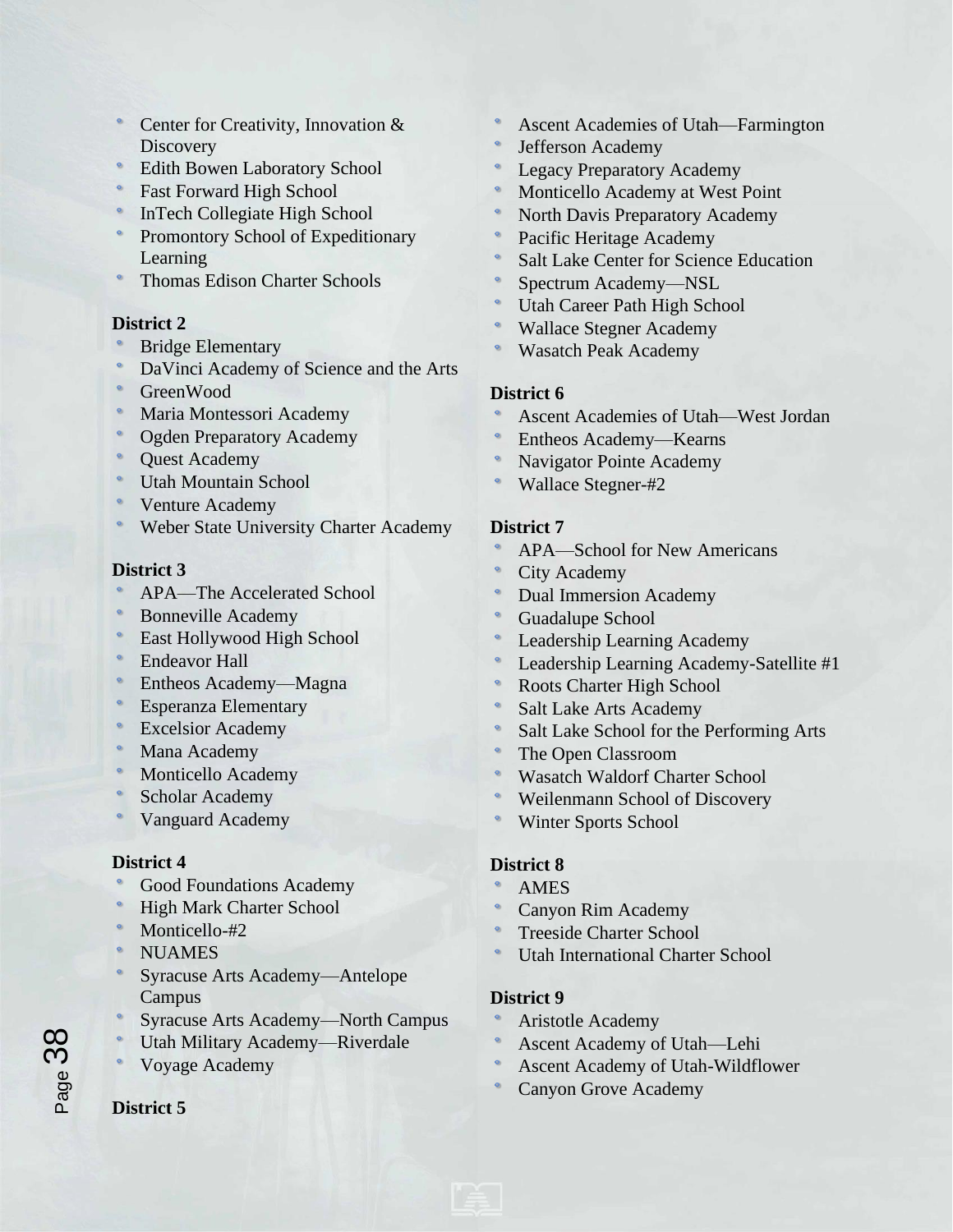- C.S. Lewis Academy
- John Hancock Charter School
- Karl G. Maeser Preparatory Academy
- Lakeview Academy
- Lakeview Academy #2
- Lincoln Academy
- Mountain Sunrise Academy
- Mountainville Academy
- Odyssey Charter School
- Renaissance Academy
- Rockwell Charter High School
- Spectrum Academy—Pleasant Grove
- Summit Academy—Bluffdale #2
- The Ranches Academy

#### **District 10**

- APA—Draper #1
- Beehive Science & Technology Academy
- Channing Hall
- Ignite Entrepreneurship Academy
- Summit Academy—Draper

#### **District 11**

- Advantage Arts Academy
- American Academy of Innovation
- APA—Draper #2
- APA—Draper #3
- Athlos Academy of Utah
- Hawthorn Academy—West Jordan
- Itineris Early College High School
- Mountain West Montessori Academy
- North Star Academy
- Paradigm High School
- Providence Hall
- Real Salt Lake Academy
- Summit Academy—Bluffdale
- Summit Academy High School
- The Early Light Academy

# **District 12**

Page 39

- Franklin Discovery Academy
- Freedom Preparatory Academy-Vineyard
- Noah Webster Academy
- Soldier Hollow Charter School
- Terra Academy
- Timpanogos Academy
- Utah County Academy of Sciences (UCAS)
- Uintah River High School
- Walden School of Liberal Arts

### **District 13**

- American Leadership Academy
- Freedom Preparatory Academy-Provo
- Merit College Preparatory Academy
- Ronald Reagan Academy

# **District 14**

- APA—Salem
- Moab Charter School
- Pinnacle Canyon Academy

# **District 15**

- Mountain View Montessori
- Freedom Preparatory Academy-#4
- Gateway Preparatory Academy
- George Washington Academy
- St. George Academy
- SUCCESS Academy—DSU
- SUCCESS Academy—SUU
- Utah Arts Academy
- Valley Academy
- Vista at Entrada School of Performing Arts

#### **Statewide**

- Athenian eAcademy
- Leadership Academy of Utah
- Lumen Scholar Academy
- Mountain Heights Academy
- Utah Connections Academy
- Utah Virtual Academy

# Distribution of Charter Schools by Primary School District Served

# **Alpine District—20**

- Ascent Academies of Utah Lehi
- Canyon Grove Academy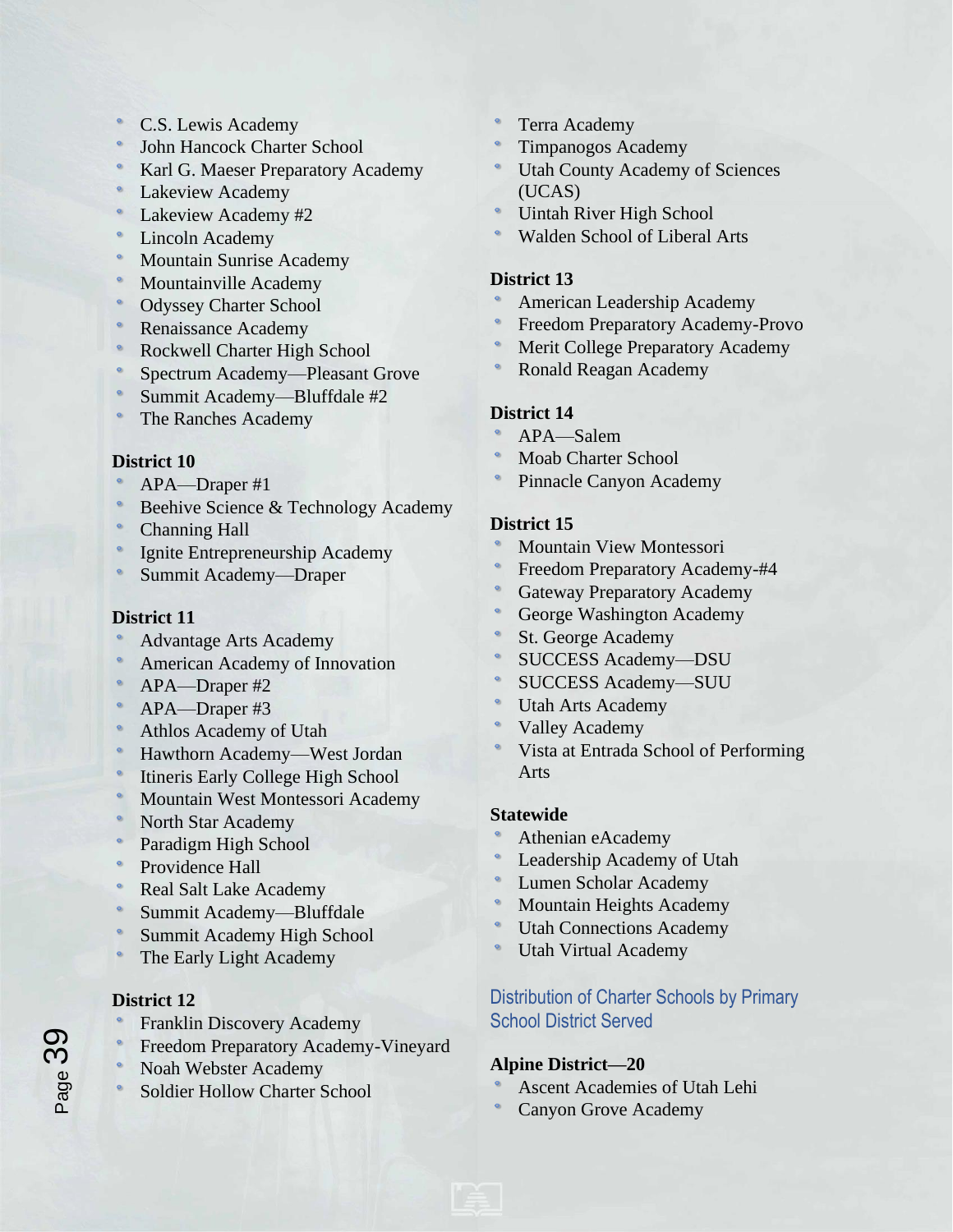- Franklin Discovery Academy
- Freedom Preparatory Academy Vineyard
- Ignite Entrepreneurship Academy
- John Hancock Charter School
- Karl G. Maeser Preparatory Academy
- Lakeview Academy
- Lincoln Academy
- Mountain Sunrise Academy
- Mountainville Academy
- Noah Webster Academy
- Odyssey Charter School
- Ranches Academy
- Renaissance Academy
- Rockwell Charter High School
- Spectrum Academy Pleasant Grove
- Timpanogos Academy
- Utah County Academy of Science
- Utah Military Academy Camp Williams

#### **Box Elder District—1**

Promontory School of Expeditionary Learning

# **Cache District—4**

- Intech Collegiate Academy
- The Center for Creativity Innovation and **Discovery**
- Thomas Edison North
- Thomas Edison South

# **Canyons District—7**

- American Preparatory Academy Draper #1
- American Preparatory Academy Draper #2
- American Preparatory Academy Draper #3
- Beehive Science & Technology Academy
- Channing Hall
- Summit Academy Draper Campus
- Summit Academy High School

# **Carbon District—1**

Pinnacle Canyon Academy

# **Davis District—13**

- Ascent Academies of Utah Farmington
- Highmark Charter School
- Jefferson Academy
- Legacy Preparatory Academy
- Monticello Academy West Point
- No. UT. Acad. for Math Engineering & Science
- North Davis Preparatory Academy
- Spectrum Academy NSL
- Syracuse Arts Academy Antelope
- Syracuse Arts Academy North
- Utah Career Path High School
- Voyage Academy
- Wasatch Peak Academy

# **Grand District—1**

Moab Charter School

# **Granite District—16**

- Academy for Math Engineering & Science
- American Preparatory Academy Accelerated School
- American Preparatory Academy The School for New Americans
- Ascent Academies of Utah West Valley
- Canyon Rim Academy
- East Hollywood High
- Endeavor Hall
- Entheos Academy Kearns
- Entheos Academy Magna
- Esperanza School
- Mana Academy Charter School
- Monticello Academy
- Roots Charter High School
- Utah International Charter School
- Vanguard Academy
- Wasatch Waldorf Charter School

# **Iron District—2**

- Gateway Preparatory Academy
- Success SUU

# **Jordan District—16**

- Advantage Arts Academy
- American Academy of Innovation
- Ascent Academies of Utah West Jordan
- Athlos Academy of Utah

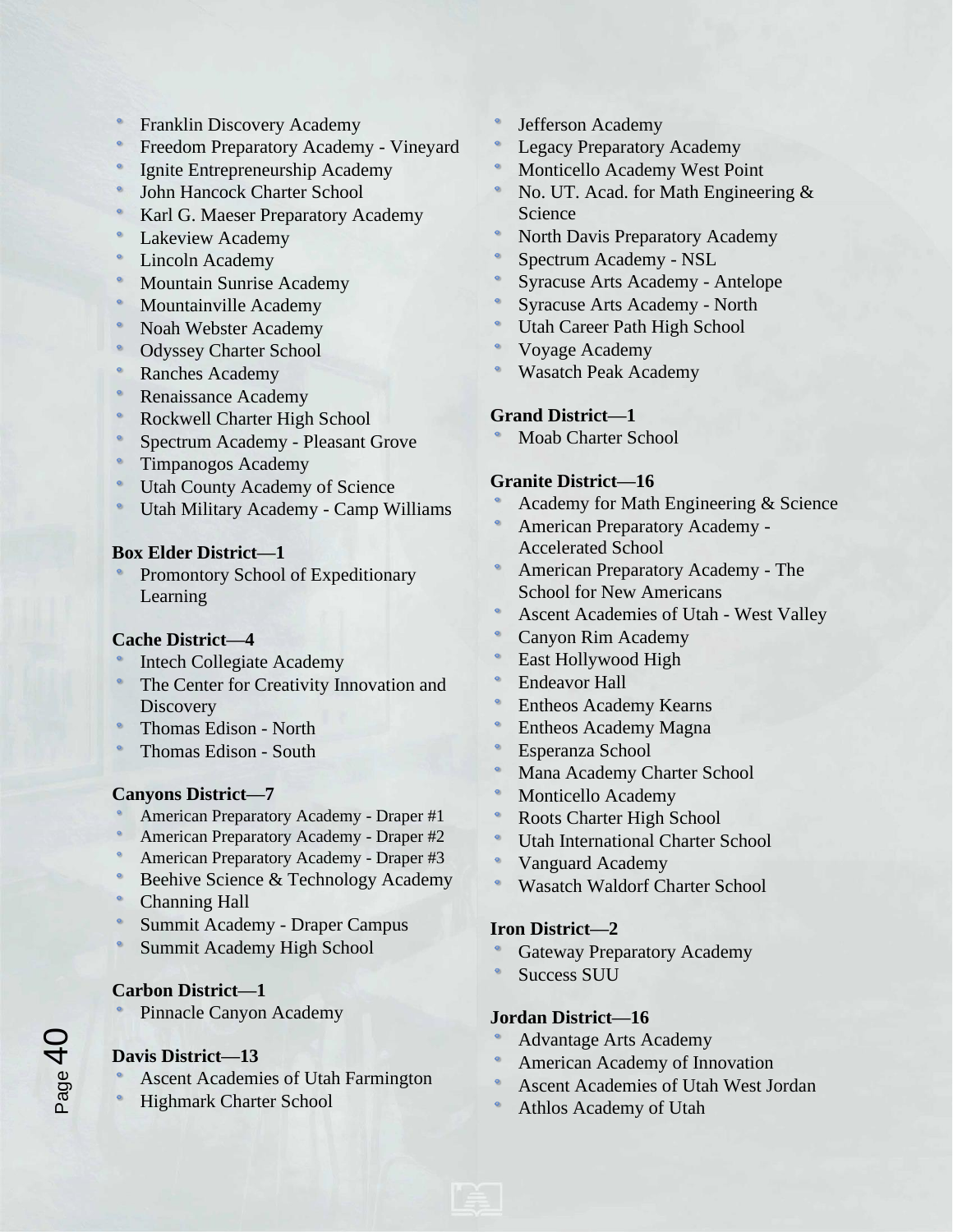- Early Light Academy at Daybreak
- Hawthorn Academy South Jordan
- Hawthorn Academy West Jordan
- Itineris Early College High
- Mountain West Montessori Academy
- Navigator Pointe Academy
- North Star Academy
- Paradigm High School
- Providence Hall
- Real Salt Lake Academy High School
- Summit Academy Bluffdale
- Summit Academy Independence

#### **Logan City District—3**

- Bear River Charter School
- Edith Bowen Laboratory School
- Fast Forward High

#### **Nebo District—5**

- American Leadership Academy
- American Preparatory Academy Salem
- C. S. Lewis Academy
- Merit College Preparatory Academy
- Reagan Academy

# **Ogden City District—5**

- Davinci Academy
- Greenwood Charter School
- Leadership Learning Academy Ogden
- Ogden Preparatory Academy
- Weber State University Charter Academy

# **Park City District—2**

- Weilenmann School of Discovery
- Winter Sports School

# **Provo District—3**

- Freedom Preparatory Academy
- Treeside Charter School
- Walden School of Liberal Arts

# **Salt Lake District—9**

- City Academy
- Dual Immersion Academy
- Guadalupe School
- Open Classroom
- Pacific Heritage Academy
- Salt Lake Arts Academy
- Salt Lake Center for Science Education
- Salt Lake School for the Performing Arts
- Wallace Stegner Academy

#### **Tooele District—3**

- Bonneville Academy
- Excelsior Academy
- Scholar Academy

# **Uintah District—2**

- Terra Academy
- Uintah River High

# **Wasatch District—1**

Soldier Hollow Charter School

#### **Washington District—7**

- Mountain View Montessori
- George Washington Academy
- St. George Academy
- Success DSU
- Utah Arts Academy
- Valley Academy
- Vista School

# **Weber District—7**

- Bridge Elementary School
- Good Foundations Academy
- Maria Montessori Academy
- No. UT. Acad. of Math Engineering & Science Ogden
- Quest Academy
- Utah Military Academy
- Venture Academy

#### **Statewide**

- Athenian eAcademy
- Leadership Learning of Utah
- Lumen Scholar Academy
- Mountain Heights Academy
- Utah Connections Academy
- Utah Virtual Academy

Page  $4^{\degree}$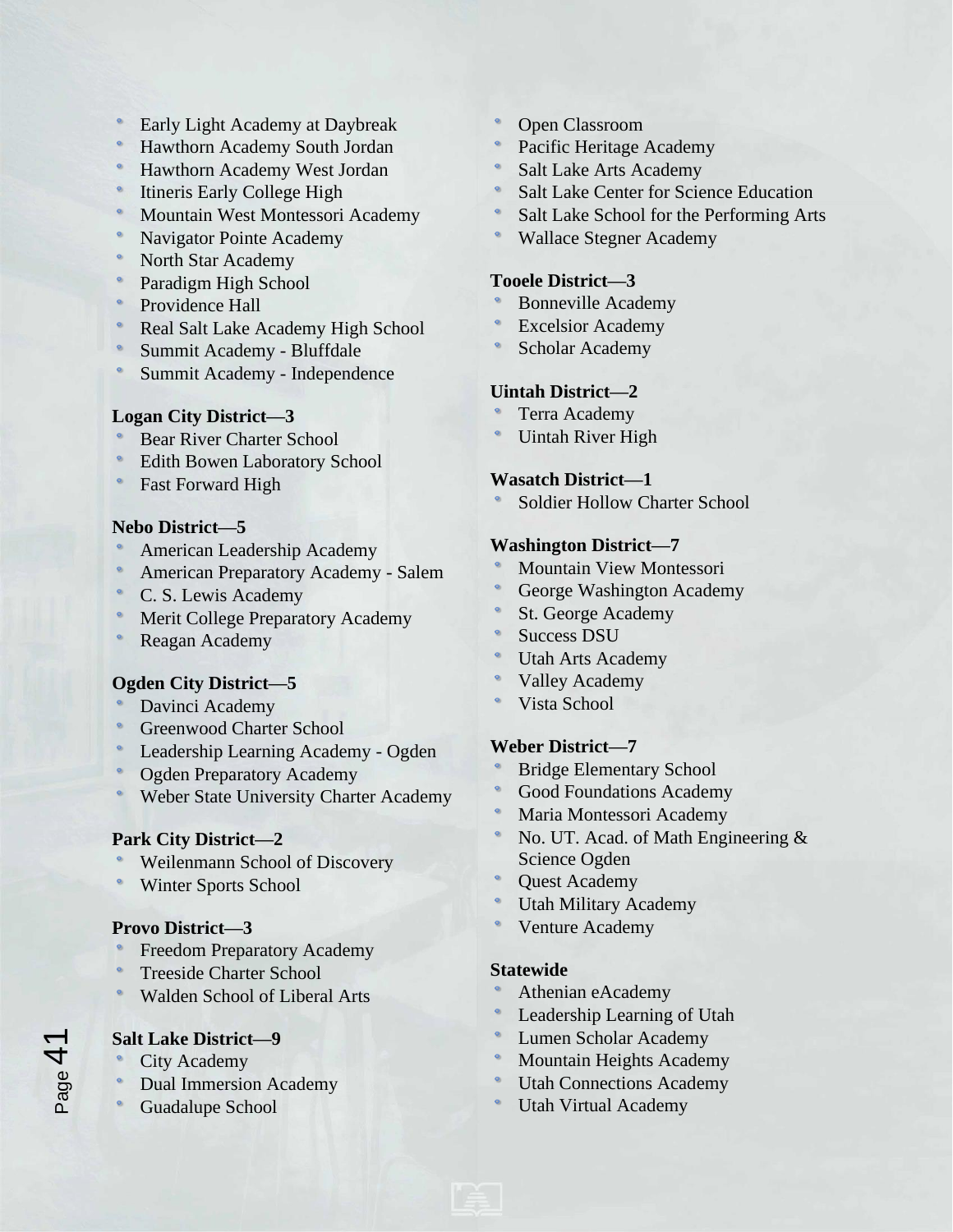Distribution of Charter Schools by Counties in Utah

#### **Box Elder County (1)**

Promontory School of Expeditionary Learning

#### **Cache County (7)**

- Bear River Charter School
- Edith Bowen Laboratory School
- Fast Forward High
- Intech Collegiate Academy
- The Center for Creativity Innovation and **Discovery**
- Thomas Edison North
- Thomas Edison South

#### **Carbon County (1)**

Pinnacle Canyon Academy

#### **Davis County (13)**

- Ascent Academies of Utah Farmington
- Highmark Charter School
- Jefferson Academy
- Leadership Learning Academy
- Legacy Preparatory Academy
- No. UT. Acad. for Math Engineering & Science
- North Davis Preparatory Academy
- Spectrum Academy NSL
- Syracuse Arts Academy Antelope
- Syracuse Arts Academy North
- Utah Career Path High School
- Voyage Academy
- Wasatch Peak Academy

# **Duchesne County (1)**

Uintah River High

#### **Grand County (1)**

Moab Charter School

# **Iron County (2)**

Gateway Preparatory Academy

#### Success SUU

#### **Juab County (1)**

C. S. Lewis Academy

### **Salt Lake County (47)**

- Academy for Math Engineering & Science
- American Academy of Innovation
- American Preparatory Academy Accelerated School
- American Preparatory Academy Draper #1
- American Preparatory Academy Draper #2
- American Preparatory Academy Draper #3
- American Preparatory Academy The School for New Americans
- Ascent Academies of Utah West Valley
- Ascent Academies of Utah West Jordan
- Athlos Academy of Utah
- Beehive Science & Technology Academy
- Canyon Rim Academy
- Channing Hall
- City Academy
- Dual Immersion Academy
- Early Light Academy at Daybreak
- East Hollywood High
- Endeavor Hall
- Entheos Academy Kearns
- Entheos Academy Magna
- Esperanza School
- Guadalupe School
- Hawthorn Academy South Jordan
- Hawthorn Academy West Jordan
- Itineris Early College High
- Mana Academy Charter School
- Monticello Academy
- Mountain West Montessori Academy
- Navigator Pointe Academy
- North Star Academy
- Open Classroom
- Pacific Heritage Academy
- Paradigm High School
- Providence Hall
- Real Salt Lake Academy High School
- Roots Charter High School
- Salt Lake Arts Academy



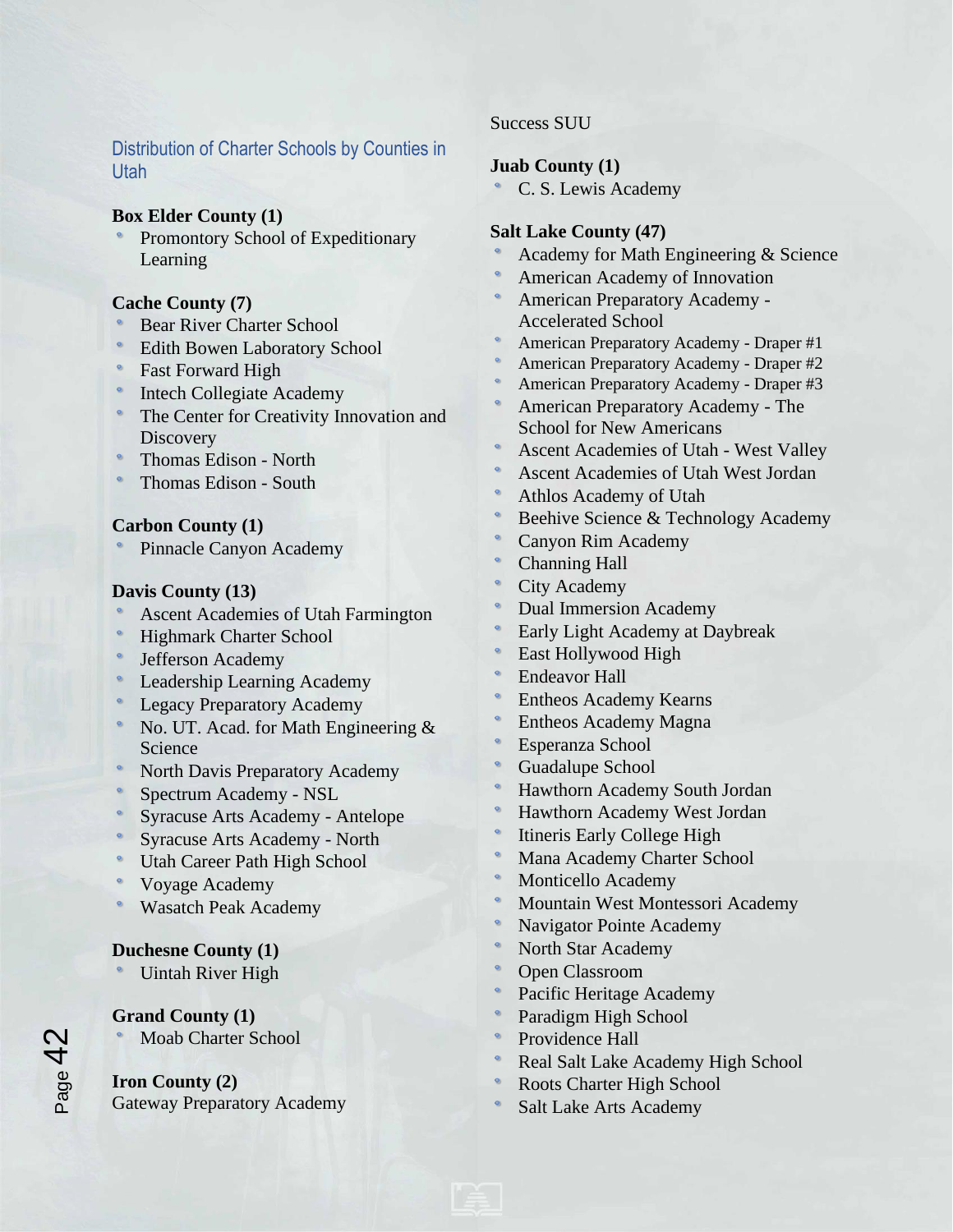- Salt Lake Center for Science Education
- Salt Lake School for the Performing Arts
- Summit Academy Bluffdale
- Summit Academy Draper Campus
- Summit Academy Independence
- Summit Academy High School
- Utah International Charter School
- Vanguard Academy
- Wallace Stegner Academy
- Wasatch Waldorf Charter School

#### **Summit County (2)**

- Weilenmann School of Discovery
- Winter Sports School

#### **Tooele County (3)**

- Bonneville Academy
- Excelsior Academy
- Scholar Academy

#### **Uintah County (1)**

Terra Academy

#### **Utah County (26)**

- American Leadership Academy
- American Preparatory Academy Salem
- Ascent Academies of Utah Lehi
- Canyon Grove Academy
- Franklin Discovery Academy
- Freedom Preparatory Academy
- Freedom Preparatory Academy Vineyard
- Ignite Entrepreneurship Academy
- John Hancock Charter School
- Karl G. Maeser Preparatory Academy
- Lakeview Academy
- Lincoln Academy
- Merit College Preparatory Academy
- Mountainville Academy
- Noah Webster Academy
- Odyssey Charter School
- Ranches Academy
- Reagan Academy

 $\epsilon$ 

- Renaissance Academy
- Rockwell Charter High School
- Spectrum Academy Pleasant Grove
- Timpanogos Academy
- Treeside Charter School
- Utah County Academy of Science
- Utah Military Academy Camp Williams
- Walden School of Liberal Arts

#### **Wasatch County (1)**

Soldier Hollow Charter School

#### **Washington County (7)**

- Mountain View Montessori
- George Washington Academy
- St. George Academy
- Success DSU
- Utah Arts Academy
- Valley Academy
- Vista School

#### **Weber County (11)**

- Davinci Academy
- Good Foundations Academy
- Greenwood Charter School
- Leadership Learning Academy Ogden
- Maria Montessori Academy
- No. UT. Acad. of Math Engineering & Science Ogden
- Ogden Preparatory Academy
- Quest Academy
- Utah Military Academy
- Venture Academy
- Weber State University Charter Academy

# Distribution of Charter Schools by Utah House **District**

#### **House District 2—6**

- Lakeview Academy
- Lakeview Academy #2
- Mountain Sunrise Academy
- Rockwell Charter High School
- The Ranches Academy
- Ascent Academy-Wildflower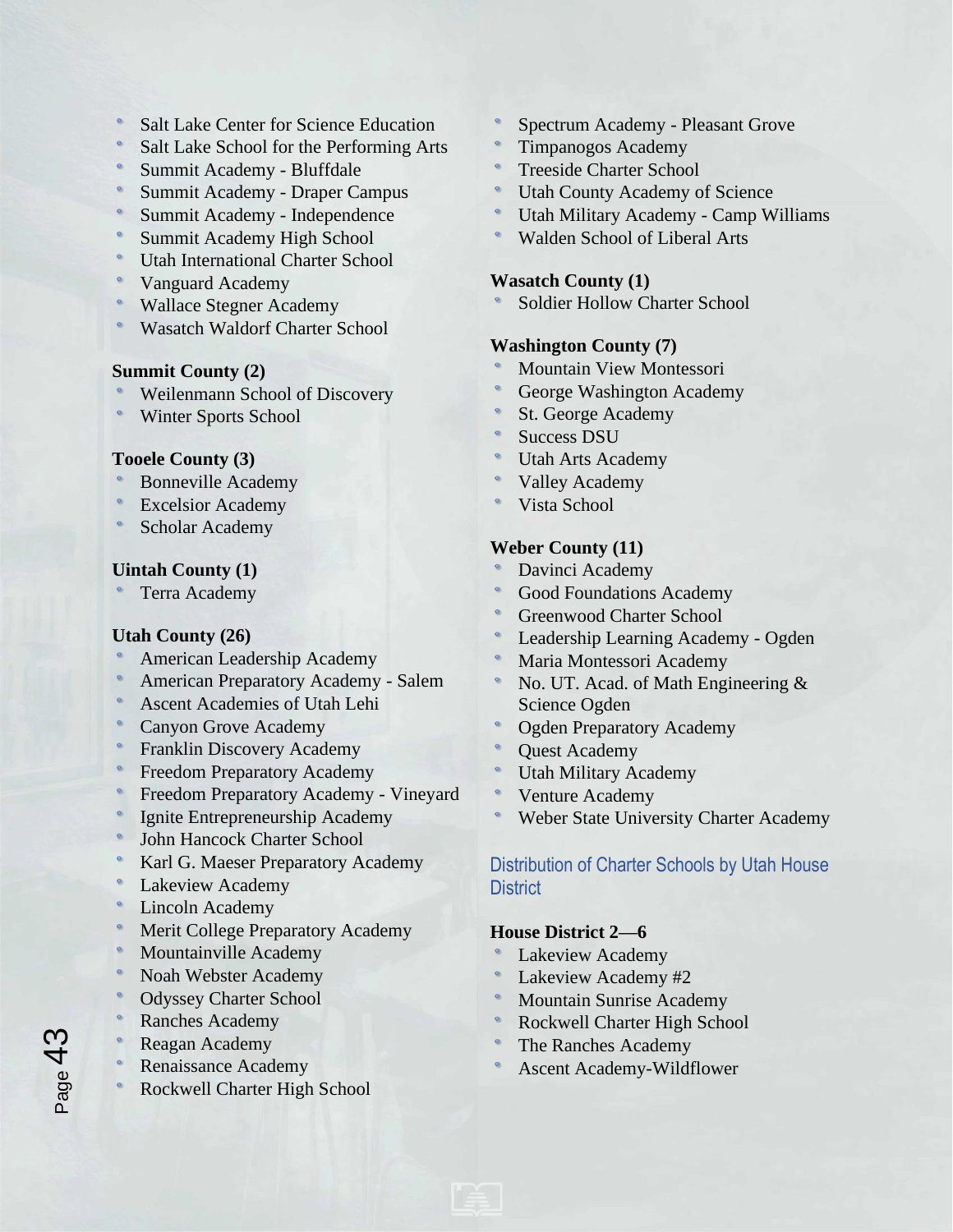#### **House District 3—3**

- Fast Forward High School
- InTech Collegiate High School
- Thomas Edison Charter School—North

#### **House District 4—2**

- Bear River Charter School
- Edith Bowen Laboratory School

#### **House District 5—2**

- Center for Creativity, Innovation & **Discovery**
- Thomas Edison Charter School—South

# **House District 6—2**

- Ascent Academies—Lehi
- Mountain Sunrise Academy

#### **House District 7—1**

Maria Montessori Academy

#### **House District 8—1**

Green Wood

# **House District 9—4**

- Bridge Elementary
- DaVinci Academy of Science and Arts
- Ogden Preparatory Academy
- Monticello Academy #2

# **House District 10—3**

- NUAMES––Ogden
- Utah Mountain School
- Weber State University Charter Academy

#### **House District 11—3**

- Good Foundations Academy
- High Mark Charter School
- Utah Military Academy—Riverdale

# **House District 12—1**

Quest Academy

# **House District 13—2**

Voyage Academy

Monticello Academy #2

### **House District 14—6**

- Syracuse Arts Academy—North Campus
- House District 15—Rep. Brad R. Wilson
- Jefferson Academy
- Monticello Academy at West Point
- North Davis Preparatory Academy
- Syracuse Arts Academy—Antelope Campus

# **House District 16—3**

- Leadership Learning Academy
- Leadership Learning Academy-Satellite #1
- **NUAMES**

# **House District 17—1**

Utah Career Path High School

#### **House District 18—2**

- Ascent Academies of Utah—Farmington
- Wallace Stegner Academy

# **House District 20—3**

- Legacy Preparatory Academy
- Spectrum Academy—NSL
- Wasatch Peak Academy

# **House District 21—1**

Scholar Academy

# **House District 22—**

Entheos Academy—Magna

# **House District 23—3**

- Guadalupe School
- Pacific Heritage Academy
- Salt Lake Center for Science Education

# **House District 24—3**

- Provost
- City Academy
- The Open Classroom

# **House District 26—3**

Page  $44$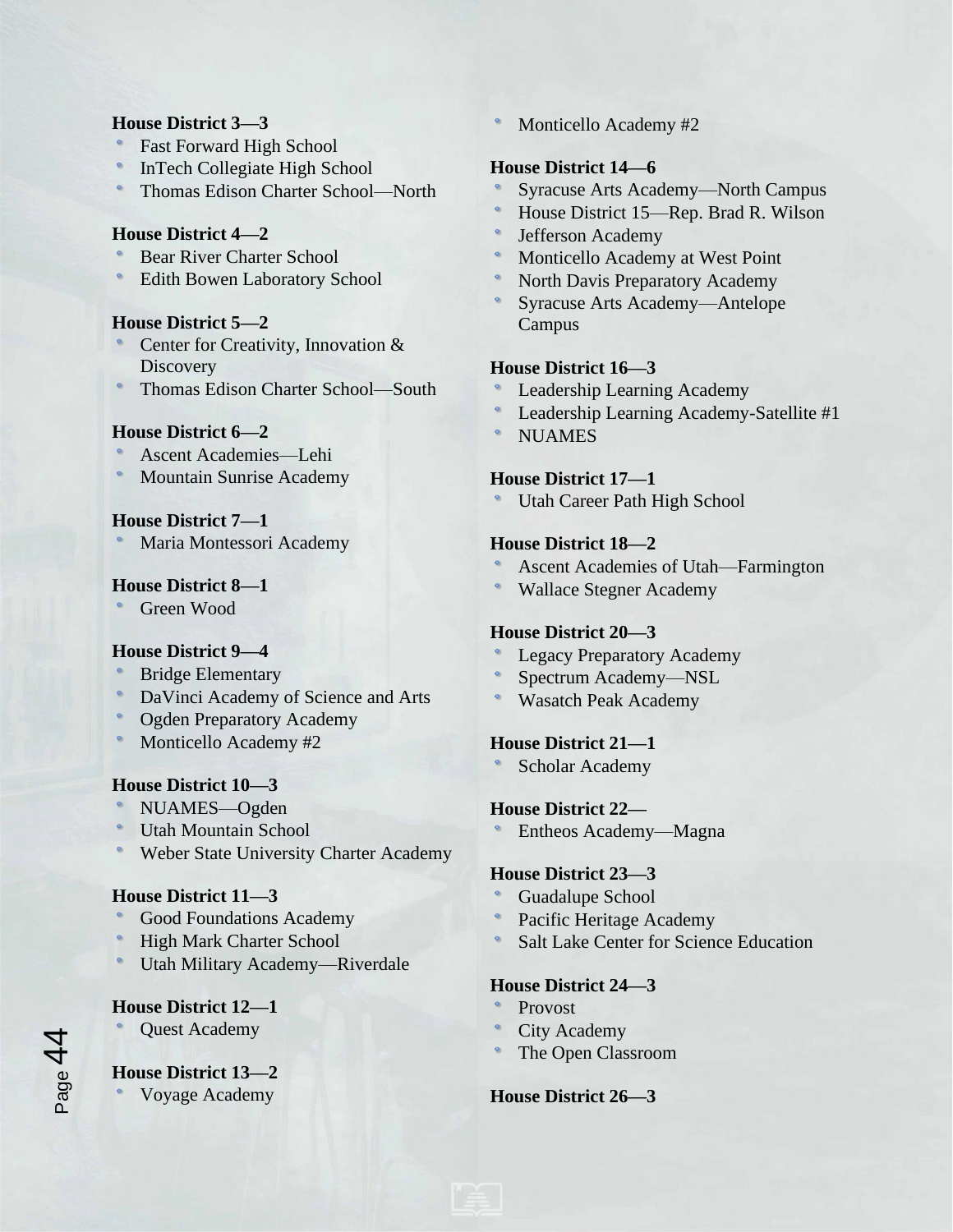- Dual Immersion Academy
- Roots Charter High School
- Salt Lake Arts Academy

# **House District 27—5**

- Mountainville Academy
- House District 28—Rep. Brian S. King
- Salt Lake School for the Performing Arts
- Wasatch Waldorf Charter School
- Weilenmann School of Discovery

#### **House District 29—2**

- Promontory School of Expeditionary Learning
- Venture Academy

# **House District 31—8**

- APA—The Accelerated School
- APA—The School for New Americans
- East Hollywood High School
- Endeavor Hall
- Esperanza Elementary
- Mana Academy
- Monticello Academy
- Vanguard Academy

# **House District 35—1**

Utah International Charter School

# **House District 36—1**

Canyon Rim Academy

# **House District 37—2**

- AMES
- Treeside Charter School

# **House District 38—1**

Entheos Academy—Kearns

# **House District 39—1**

Wallace Stegner-#2

# **House District 41—3**

- North Star Academy
- Summit Academy—Bluffdale

Summit Academy High School

# **House District 42—2**

- Ascent Academies of Utah—West Jordan
- American Academy of Innovation

### **House District 43—1**

Navigator Pointe Academy

# **House District 45—2**

- Beehive Science and Technology Academy
- Beehive Science and Technology Academy #2

# **House District 47—2**

- Hawthorn Academy—West Jordan
- Itineris Early College High School

#### **House District 48—2**

- Franklin Discovery Academy
- Walden School of Liberal Arts

# **House District 50—3**

- Hawthorn Academy—South Jordan
- Mountain West Montessori Academy
- Paradigm High School

# **House District 51—6**

- APA—Draper #1
- APA—Draper #2
- APA—Draper #3
- Channing Hall
- Ignite Entrepreneurship Academy
- Summit Academy—Draper

# **House District 52—5**

- Advantage Arts Academy
- Athlos Academy of Utah
- Providence Hall
- Real Salt Lake Academy
- The Early Light Academy

# **House District 54—2**

Soldier Hollow Charter School

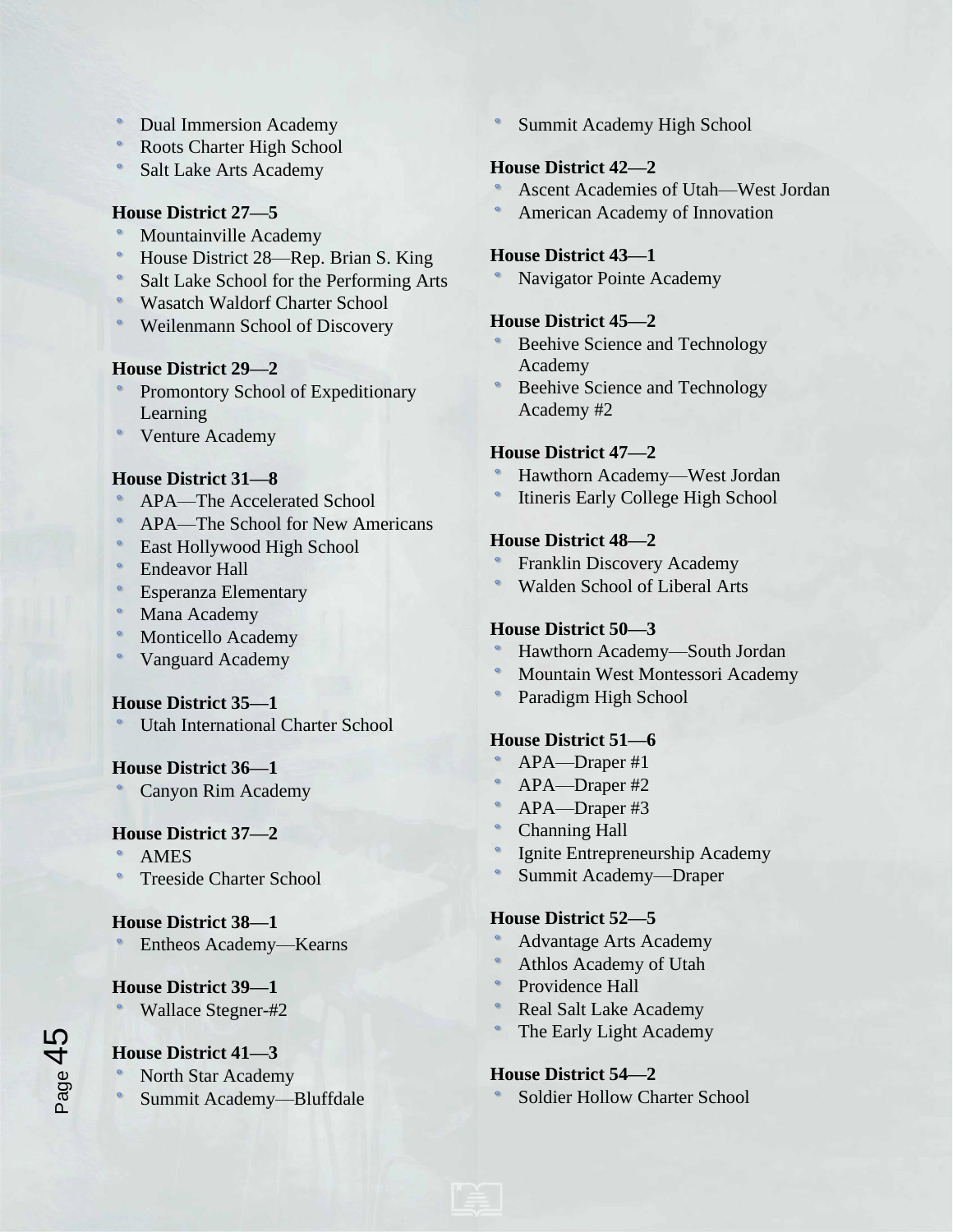Winter Sports School

### **House District 55—2**

- Terra Academy
- Uintah River High School

#### **House District 56—1**

Renaissance Academy

#### **House District 57—5**

- Aristotle Academy
- Canyon Grove Academy
- John Hancock Charter School
- Lincoln Academy
- Odyssey Charter School

#### **House District 59—3**

- Karl G. Maeser Preparatory Academy
- Spectrum Academy—Pleasant Grove
- Timpanogos Academy

#### **House District 60—3**

- Noah Webster Academy
- Utah County Academy of Sciences (UCAS)
- Freedom Preparatory Academy-Vineyard

#### **House District 61—1**

Freedom Preparatory Academy—Provo

#### **House District 62—1**

Mountain View Montessori

#### **House District 64—2**

- Merit College Preparatory Academy
- Ronald Reagan Academy

#### **House District 66—2**

- American Leadership Academy
- APA—Salem

# **House District 67—1**

C. S. Lewis Academy

#### **House District 68—2**

- Excelsior Academy
- Bonneville Academy

#### **House District 69—3**

- Pinnacle Canyon Academy
- House District 70—Carl R. Albrecht
- Moab Charter School

#### **House District 71—3**

- Gateway Preparatory Academy
- George Washington Academy
- Valley Academy

#### **House District 72—1**

SUCCESS Academy—SUU

#### **House District 74—3**

- St. George Academy
- Utah Arts Academy
- Vista at Entrada School of Performing Arts and Technology

#### **House District 75—2**

- Freedom Academy-#4
- SUCCESS Academy—DSU

#### **Statewide—6**

- Athenian eAcademy
- Leadership Learning of Utah
- Lumen Scholar Academy
- Mountain Heights Academy
- Utah Connections Academy
- Utah Virtual Academy

# Distribution of Charter Schools by Utah Senate **District**

# **Senate District 1—10**

- APA—The Accelerated School
- Dual Immersion Academy
- East Hollywood High School
- Endeavor Hall
- Esperanza Elementary
- Guadalupe School
- Mana Academy

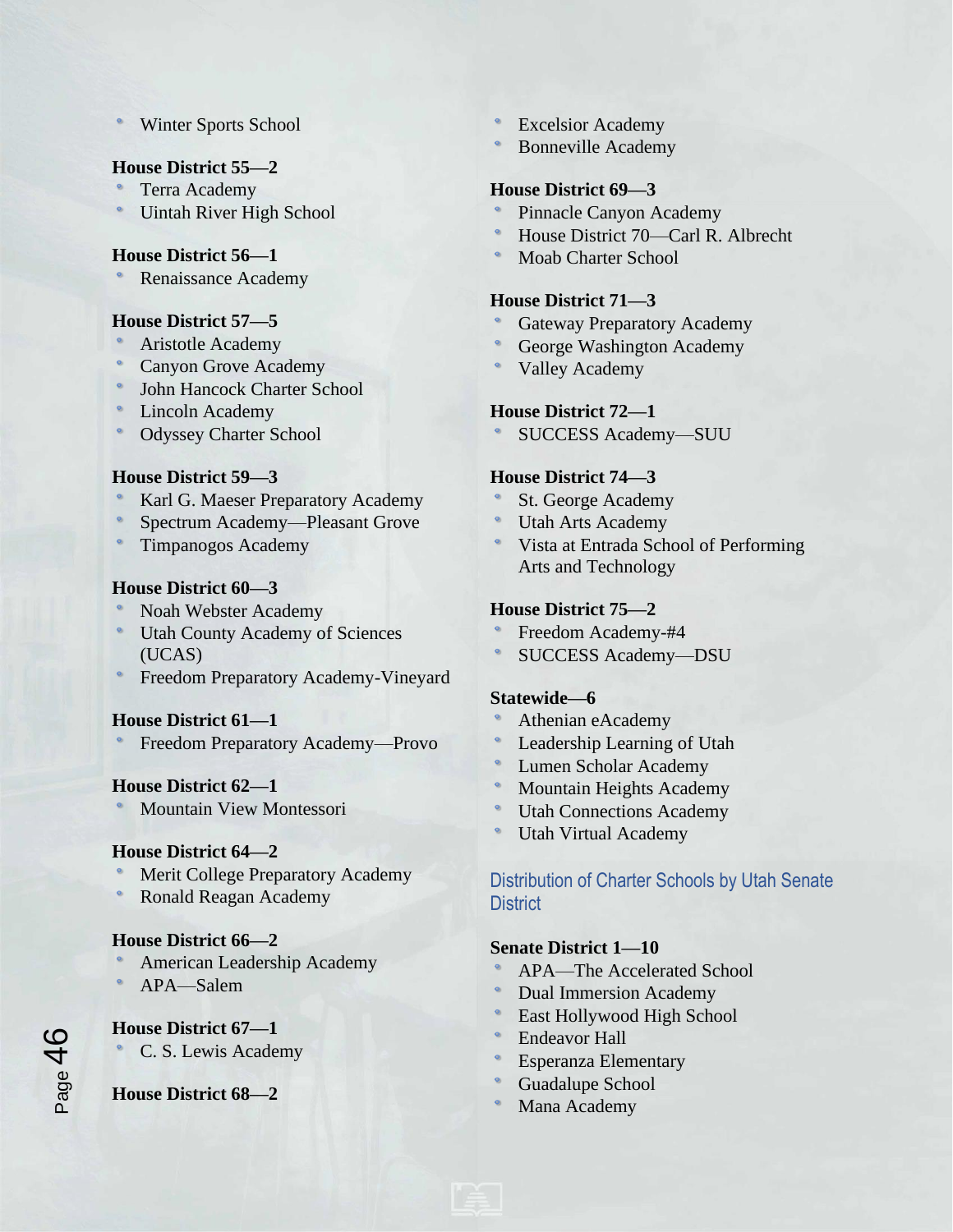- Monticello Academy
- Pacific Heritage Academy
- Vanguard Academy

# **Senate District 2—3**

- City Academy
- Salt Lake Arts Academy
- The Open Classroom

#### **Senate District 3—3**

- APA-School for New Americans
- Roots Charter High School
- Utah International Charter School

#### **Senate District 4—3**

- Canyon Rim Academy
- Salt Lake School for Performing Arts
- Wasatch Waldorf Charter School

#### **Senate District 5—1**

Entheos Academy—Kearns

# **Senate District 6—2**

- Hawthorn Academy—West Jordan
- Itineris Early College High School

# **Senate District 7—3**

- American Leadership Academy
- APA—Salem
- Merit College Preparatory Academy

# **Senate District 8—2**

AMES

 $P_{\text{age}}$ 4

Treeside Charter School

#### **Senate District 9—1**

Beehive Science & Technology

# **Senate District 10—7**

- American Academy of Innovation
- Ascent Academies of Utah—West Jordan
- Athlos Academy of Utah
- Hawthorn Academy—South Jordan
- Mountain West Montessori Academy
- Paradigm High School

The Early Light Academy

# **Senate District 11—11**

- APA—Draper #1
- APA—Draper #2
- APA—Draper #3
- Channing Hall
- Ignite Entrepreneurship Academy
- Mountain Sunrise Academy
- North Star Academy
- Real Salt Lake Academy
- Summit Academy—Bluffdale
- Summit Academy—Draper
- Summit Academy High School

# **Senate District 12—3**

- Entheos Academy—Magna
- Navigator Pointe Academy
- Scholar Academy

#### **Senate District 13—7**

- Ascent Academies—Lehi
- Ascent Academy -Wildflower
- Lakeview Academy
- Providence Hall
- Renaissance Academy
- Rockwell Charter High School
- The Ranches Academy

#### **Senate District 14—8**

- Aristotle Academy
- Canyon Grove Academy
- Franklin Discovery Academy
- John Hancock Charter School
- Lincoln Academy
- Mountain Sunrise Academy
- Mountainville Academy
- Odyssey Charter School

# **Senate District 15—6**

- Freedom Preparatory Academy-Provo
- Freedom Preparatory Academy-Vineyard
- Karl G. Maeser Preparatory Academy
- Noah Webster Academy
- Spectrum Academy—Pleasant Grove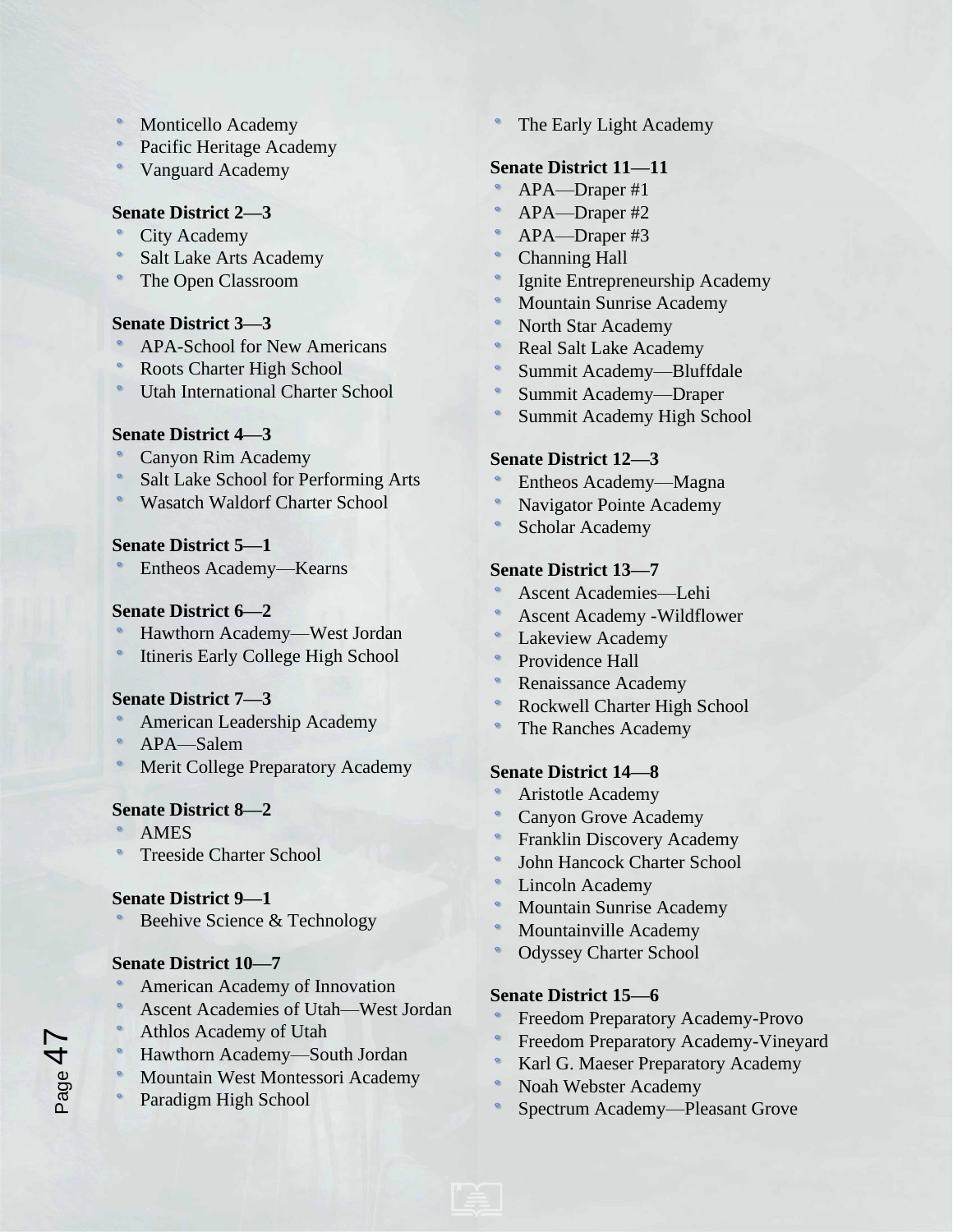Utah County Academy of Sciences (UCAS)

# **Senate District 16—1**

Walden School of Liberal Arts

#### **Senate District 17—4**

- Bonneville Academy
- Excelsior Academy
- Promontory School of Expeditionary Learning
- Thomas Edison Charter School—South

#### **Senate District 18—7**

- Bridge Elementary
- DaVinci Academy of Science and the Arts
- Good Foundations Academy
- High Mark Charter School
- Utah Military Academy—Riverdale
- Utah Mountain School
- Weber State University Charter Academy

### **Senate District 19—4**

- Greenwood
- Maria Montessori Academy
- Ogden Preparatory Academy
- Weilenmann School of Discovery

# **Senate District 20—3**

- Quest Academy
- Venture Academy
- Voyage Academy

# **Senate District 21—5**

- Monticello Academy #2
- North Davis Preparatory Academy
- **NUAMES**
- Syracuse Arts Academy—Antelope Campus
- Syracuse Arts Academy—North Campus

# **Senate District 22—6**

- Ascent Academies of Utah—Farmington
- Monticello Academy at West Point
- Jefferson Academy
- Leadership Learning Academy
- Leadership Learning Academy-Satellite #1
- Utah Career Path High School

### **Senate District 23—5**

- Legacy Preparatory Academy
- Salt Lake Center for Science Education
- Spectrum Academy—NSL
- Wallace Stegner Academy
- Wasatch Peak Academy

# **Senate District 24—1**

C. S. Lewis Academy

# **Senate District 25—6**

- Bear River Charter School
- Center for Creativity, Innovation & **Discovery**
- Edith Bowen Laboratory School
- Fast Forward High School
- InTech Collegiate High School
- Thomas Edison Charter School—North

#### **Senate District 26—4**

- Soldier Hollow Charter School
- Terra Academy
- Uintah River High School
- Winter Sports School

#### **Senate District 27—3**

- Moab Charter School
- Pinnacle Canyon Academy
- Ronald Reagan Academy

#### **Senate District 28—2**

- Mountain View Montessori
- Gateway Preparatory Academy

#### **Senate District 29—8**

- Freedom Academy-#4
- George Washington Academy
- St. George Academy
- SUCCESS Academy DSU
- Utah Arts Academy
- Vista at Entrada